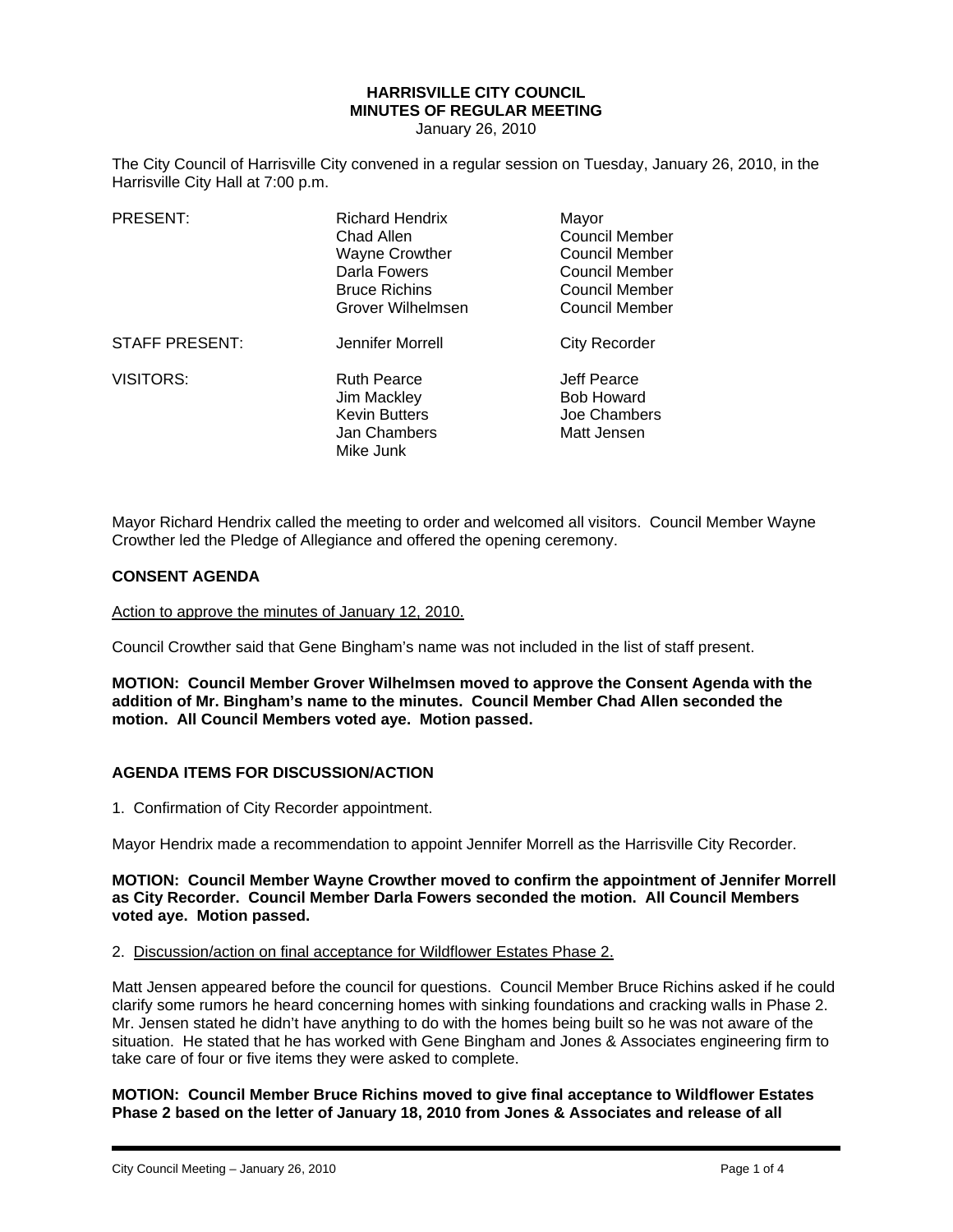### **retainage in escrow. Council Member Darla Fowers seconded the motion. All Council Members voted aye. Motion passed.**

#### 3. Discussion/action on advisory opinion from State of Utah Property Rights Ombudsman for appeal from CE Butters/SPS Tire & Service Center.

City Attorney Mike Junk appeared before the council. He stated that this is more of a status review because the council made and passed a motion to deny the appeal of Mr. Butters. The matter was sent back to the Planning Commission for further review. He said after the council made that particular motion a determination was made to get an advisory opinion from the state ombudsman.

Because there is a new council member, Mr. Junk gave some history on the matter stating the City has had an ongoing situation with the Butters and their property. There was a lawsuit with specific orders from the court to rezone some of Butters property. The City complied with the court order and asked the Butters for a site plan to show what they intended to do with their rezoned property. Their site plan included a portion for temporary parking not covered with hard surface. Mr. Junk stated this does not comply with our City ordinance. He further stated that the Planning Commission gave a three year temporary use of the unpaved parking area. The Butters filed an appeal on the ruling wanting the Council to take away the three year temporary portion and allow a longer period of time to use the parking before installing the hard surface.

Mr. Junk reminded the Council that the Planning Commission made its ruling in October of 2008. The appeal was tabled by the City Council several times as attorney opinions were filed by Mr. Junk and Joe Chambers, counsel for the Butters. In March 2009, after all the legal briefing, Mr. Junk felt it was contradictory to our ordinance to allow any kind of approval of parking without the hard surface. The Council followed his recommendation and denied the appeal sending it back to the Planning Commission to follow the ordinance.

Mr. Junk said we have now received the advisory opinion. One of the issues was whether the Council could deny the temporary unpaved parking when it was Mr. Butters who appealed that particular issue. It is clear from the advisory opinion that the Council has that authority. In this case, it was outside of the City ordinance to allow the temporary period for unpaved parking. Mr. Junk said the reason he felt this is more of a status review is this body has already denied the appeal and sent it back to the Planning Commission. He said now that we have received the advisory opinion the Council can stand by their ruling and send it back to the Planning Commission.

Mr. Junk opened it up for questions from the Council. Council Member Richins asked if Mr. Junk agreed with the advisory opinion. Mr. Junk stated he felt it was a scholarly, well written opinion. Council Member Richins asked what "de novo review" means. Mr. Junk said it means we hear it over again, starting new. They are essentially asking if the Council is bound by what the Planning Commission does. The opinion states that the Planning Commission is an advisory board and the Council has authority to make a ruling independent of the Planning Commission. Mr. Junk affirmed for Council Member Chad Allen that the Council first made its decision on the matter March 10, 2009. Mr. Junk said some time has elapsed because city officials decided to seek a second expert opinion because of possible litigation. They decided to get an opinion from the State Property Rights Ombudsman.

Mayor Hendrix asked if it would be appropriate for Mr. Chambers to make some comments. Mr. Junk said it would not be a problem but reiterated this is just a status review as the Council has already made a decision. Mr. Chambers addressed the Council saying he disagreed with one point made by Mr. Junk. The information given to him by Kevin Butters is that a final decision was not made. He asked Mr. Butters to clarify his understanding of the motion made in March. Mr. Butters said he thought it was to stipulate it not being a final decision, to send it back to the Planning Commission so they could preserve their appeal rights with District Court without starting the toll on the statute of limitations. Mr. Chambers said if this had been a final decision they would have needed to appeal the decision within a 10-15 day period to the District Court. He stated that if Mr. Butters is right, and the Council did not make a final decision but stipulated to hold it pending a Planning Commission decision, then it preserves their right to appeal. Mr. Junk responded saying Mr. Chambers is correct, the Council did not make it final for the appeal right but made a decision to send it back to the Planning Commission still preserving their appeal right.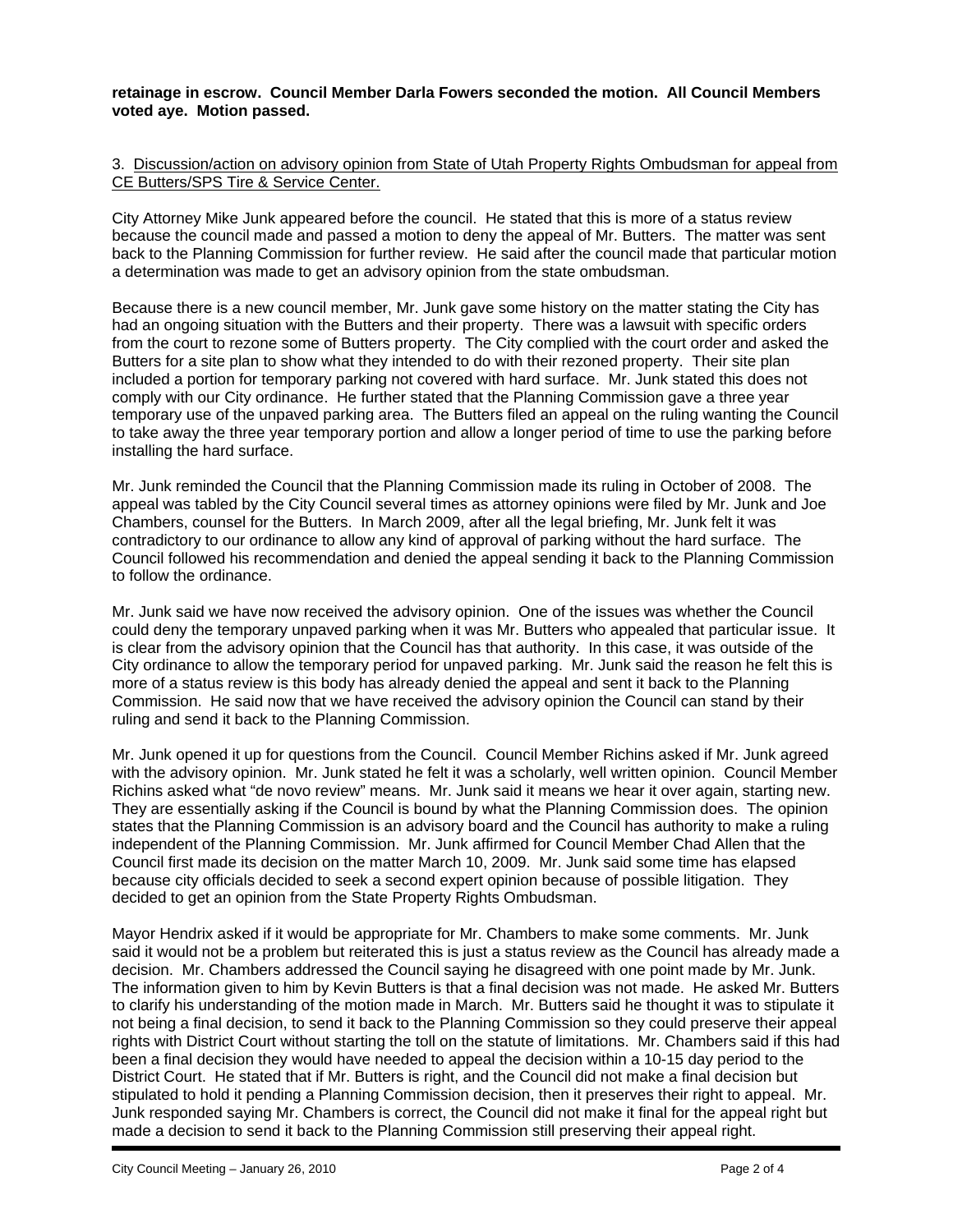Mr. Chambers further stated that the Butters want to put a building on the front parcel as soon as the economy allows them to although they have no definite plans and can not commit at this time. Also, he doesn't understand from the opinion how paving the ground will control water run off. He acknowledged they did have a nonconforming use and were subject to reasonable regulation on it. He also felt the City was not using common sense in creating a win-win situation as Butters would have to spend \$60,000 to \$70,000 to pave the area only to tear it up for future use. He said if you do this on an equal protection basis and apply it to Butters then there are a lot of other areas in the city that will also have to have it enforced equally. He feels it is bad public policy to enforce ordinances unequally. Council Member Richins said he was not aware of any other gravel parking lot next to the street.

Mr. Junk responded stating we cannot get into a position as a Council to start looking at the economics of our ordinances and start saying because of economic problems we can give someone an opportunity and look away from the City ordinances. He said it is clear that we require hard surface parking. We can not have people come in and make this economic argument to be given a period of time to comply with an ordinance. He is stating that the City needs to give equal protection on the flip side and apply the ordinances to those people we know are breaking them. He told Mr. Chambers and Mr. Butters, if they knew of other parking lots or of individuals who are parking on surfaces that contradict our ordinances, let us know and we would go through the same process as we are on this case to bring them into compliance.

Mr. Chambers argued that all nonconforming uses get to stay the way they are until there is a triggering event. He said in this case, the triggering event was construction to improve the driveway and the solution for Butters would be to not do any new construction and leave it the way it is. Council Member Darla Fowers responded by saying we have only heard one side tonight but the Council has heard extensively from constituents up and down the roadway regarding the health and safety issues they face on a daily basis. She feels it is to them that we owe some allegiance and some help and support and should go forward as they previously indicated they would.

Mayor Hendrix asked if there was any further discussion. Council Member Wilhelmsen asked if the real issue wasn't just the parking but health and safety issues from the gravel driveway bringing dirt into the air and out into the road. He also asked where the site plan comes into the whole thing. Mr. Chambers said they were not required to submit a site plan but did so the City could comply with the court order for rezoning. Mr. Junk responded saying they were mandated to make some changes as far as zoning but to ensure Butters was in compliance with the new zoning they required a site plan. The site plan was submitted to the Planning Commission bringing us to this point.

## **MOTION: Council Member Darla Fowers moved to send this back to the Planning Commission with the State Property Rights Ombudsman opinion. Council Member Bruce Richins seconded the motion. All Council Members voted aye. Motion passed.**

Kevin Butters asked to know what the complaints are and said they would make every effort, short of paving, to control the dust even if this dispute goes on for six more years. He asked what they could do to solve the problem stating they don't want to be bad neighbors.

# 4. Discussion/action on time and dates for 2010 Council Meetings.

Mayor Hendrix would like to recommend that council meetings continue to be held on the  $2^{nd}$  and  $4^{th}$ Tuesday at 7:00pm each month. A work session will be held the first Tuesday of the month at 6:30pm if there are agenda items. He also recommended that Planning Commission meetings be held the  $2^{nc}$ Wednesday of the month at 7:00pm as they have been.

Council Member Richins asked if changing times would help get more people to the meetings. Council Member Fowers said we have talked before about changing the location and taking some of our meetings to locations around the city. Council members agreed that 7:00pm was working and continued discussion may be needed to find ways to get people more involved.